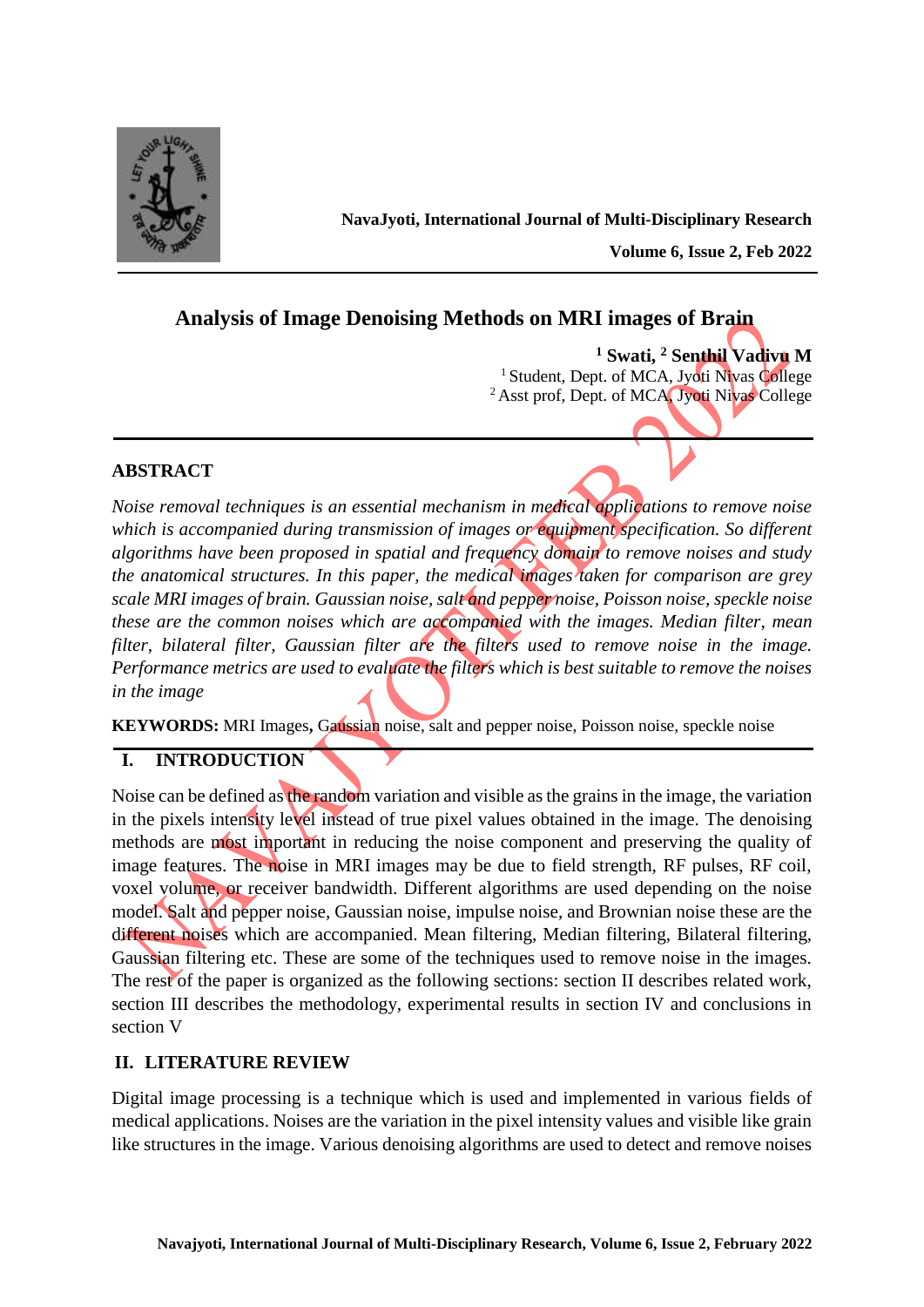in the MRI images of brain. It is used to preserve the image quality and contrast of the image. Grey scale MRI images of brain are used in this research.

In this article [1] have proposed a novel approach that is combined features of three filters such as median filter, SWT and unsharp masking filter. Wavelet based denoising approach is also used to preserve the image quality and contrast. Then the performance metrics are used to evaluate the comparison of different filters used and gives the result. In paper [2] authors have used different filtering techniques to remove noises from the image. Few techniques in spatial domain are hybrid median filter, Weiner filter, bilateral filter, histogram equalization and in frequency domain are wavelet transform, independent component analysis were used in medical imaging. The comparative analysis is performed and the best suitable results are obtained. In paper [3] authors have used various types of noise filtering techniques in MATLAB environment. Noises reduce the true identity of the image and shows effects like blurred corners, unseen lines, unknown dots, and so on. They have used wiener filter, bilateral filter, mean filter, median filter and so on. They have analysed the performance of various filters for different noises. The PSNR shows the performance of the filter. In paper [4] authors have used the machine learning approaches and compressive framework algorithms to remove noises in medical imaging applications. They use machine learning algorithms to predict the values based on their properties .they evaluate different filtering algorithms based on CAD system.

In paper [5] authors have used the fuzzy segmentation, k-means algorithms to detect the noise in the image. In this paper they use VRMSE technique to perform validation and evaluation of the filters and result is obtained. They have used performance metrics such as MSE, PSNR, RMSE and so on. The advantage of VRMSE is low complexity and very simple implementation. Table 1 depicts the existing techniques used.

| <b>Papers</b>                            | <b>Techniques used</b>                             |  |  |  |  |
|------------------------------------------|----------------------------------------------------|--|--|--|--|
| Novel Approach For Noise Removal of      | Novel approach with features of median             |  |  |  |  |
| <b>Brain Tumour MRI Images</b>           | filter, SWT and Unsharp masking filter and         |  |  |  |  |
|                                          | wavelet transform.                                 |  |  |  |  |
| Comparative Analysis of Noise Removal    | Hybrid-median filter, Weiner filter, bilateral     |  |  |  |  |
| Techniques in MRI Brain Images           | filter, histogram equalization and in              |  |  |  |  |
|                                          | frequency domain are wavelet transform are<br>used |  |  |  |  |
| Analysis of Denoising<br>Performance     | Adaptive filter, order static filter, geometric    |  |  |  |  |
| Algorithms for Human Brain Image         | mean filter, Weiner filter.                        |  |  |  |  |
| A Review of Denoising Medical Images     | Machine learning algorithms, datamining            |  |  |  |  |
| <b>Using Machine Learning Approaches</b> | methods, naïve bayes algorithms, ANN.              |  |  |  |  |
| Validation of Denoising Algorithms for   | Fuzzy-segmentation-means                           |  |  |  |  |
| Medical Imaging,                         | algorithms, VRMSE techniques.                      |  |  |  |  |

## **Table1: Existing methods used.**

## **III. PROPOSED METHODOLOGY**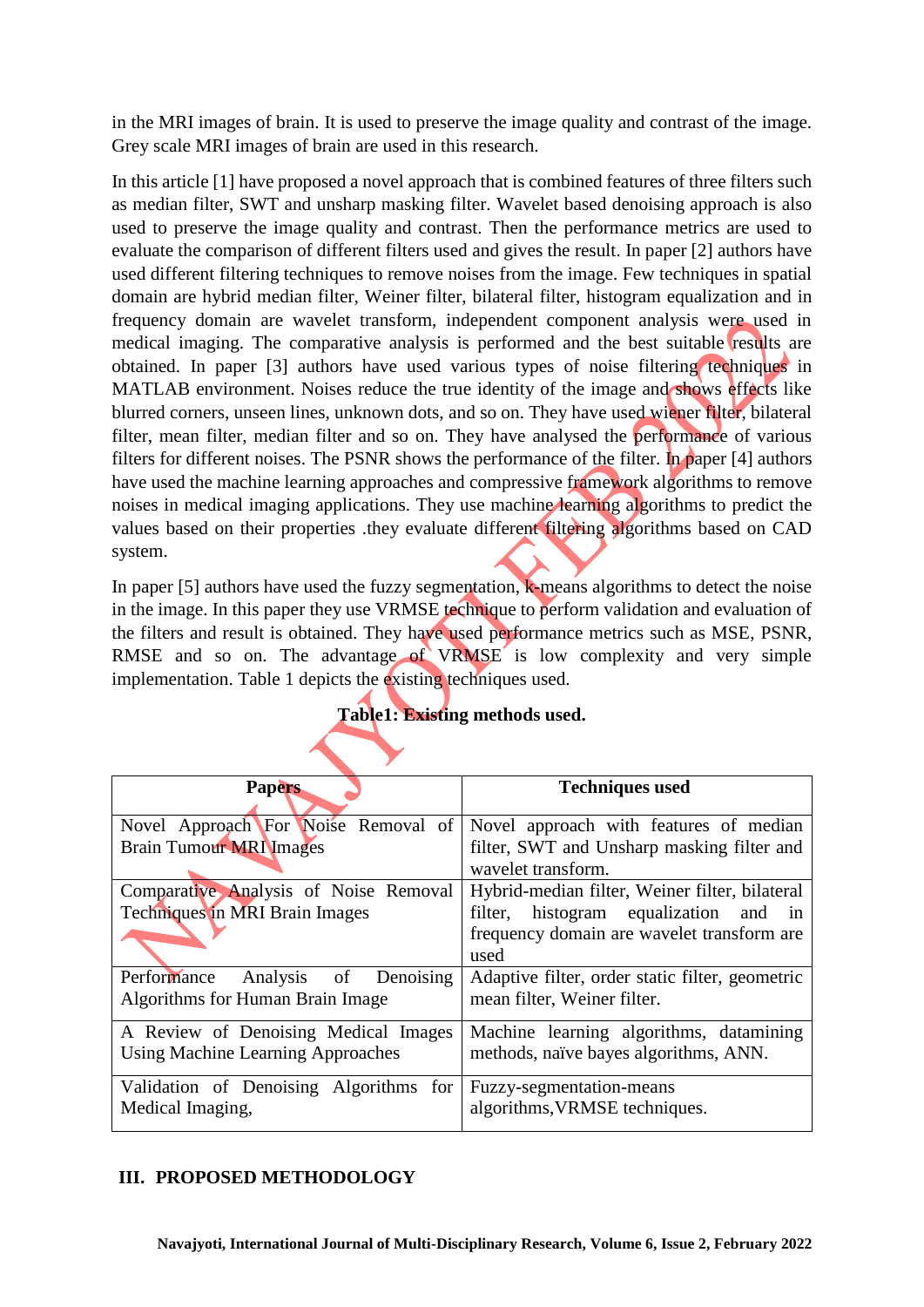Image denoising techniques plays a major role in digital image processing .the main aim of denoising techniques is to remove noise from the image. Noises are the random variation or grain like structure found in the image. Gaussian noise, Salt and pepper noise, uniform noise, impulse noise, speckle noise, Brownian noise, racian noise etc. these are different types of noises present. To remove noises various filtering techniques such as mean filter, median filter, wiener filter, bilateral filter, gaussian filter, adaptive filter are used. So thereby the image quality is preserved and contrast of the images are improved.

These are the sample images which are used in this paper





# Algorithm:

- $\triangleright$  Add noise to the original image taken from the dataset.
- $\triangleright$  Load the input image with added noise
- $\triangleright$  Apply the different noise filtering techniques such as Mean, Median, Gaussian, and Bilateral filtering techniques.
- $\triangleright$  Obtain the output from the required filtering techniques.
- $\triangleright$  The images are evaluated using performance metrics such as PSNR and MSE to enhance the image quality.

# **IV. IMPLEMENTATION**

This research is implemented in MATLAB, OPENCV, AND PYTHON environment it works on Windows OS and it is user friendly .Dataset and Environment used:

For training and testing, we used Kaggle Alzheimer's brain dataset which comprises of nearly 680 grayscale MRI images of brain.

Environment:

Anaconda environment installed ideally with Python 3.7.3 and other libraries like Scikit, Ski image, NumPy, OpenCV and Matplotlib is installed. Minimum of 8GB RAM is required.

## **V. Experimental Results**

In medical imaging applications, the denoising techniques plays a major role in removing noises. In this paper we use grey scale MRI images of brain. Gaussian noise, Speckle noise, Salt and pepper noise, Poisson noise are the different types of noises used , Mean filter, Median filter, Gaussian filter , Bilateral Filter are the filtering techniques used to remove noises. The filtering techniques are evaluated using performance metrics such as PSNR (peak to signal noise ratio) and MSE (mean square error) methods. By computation of performance metrics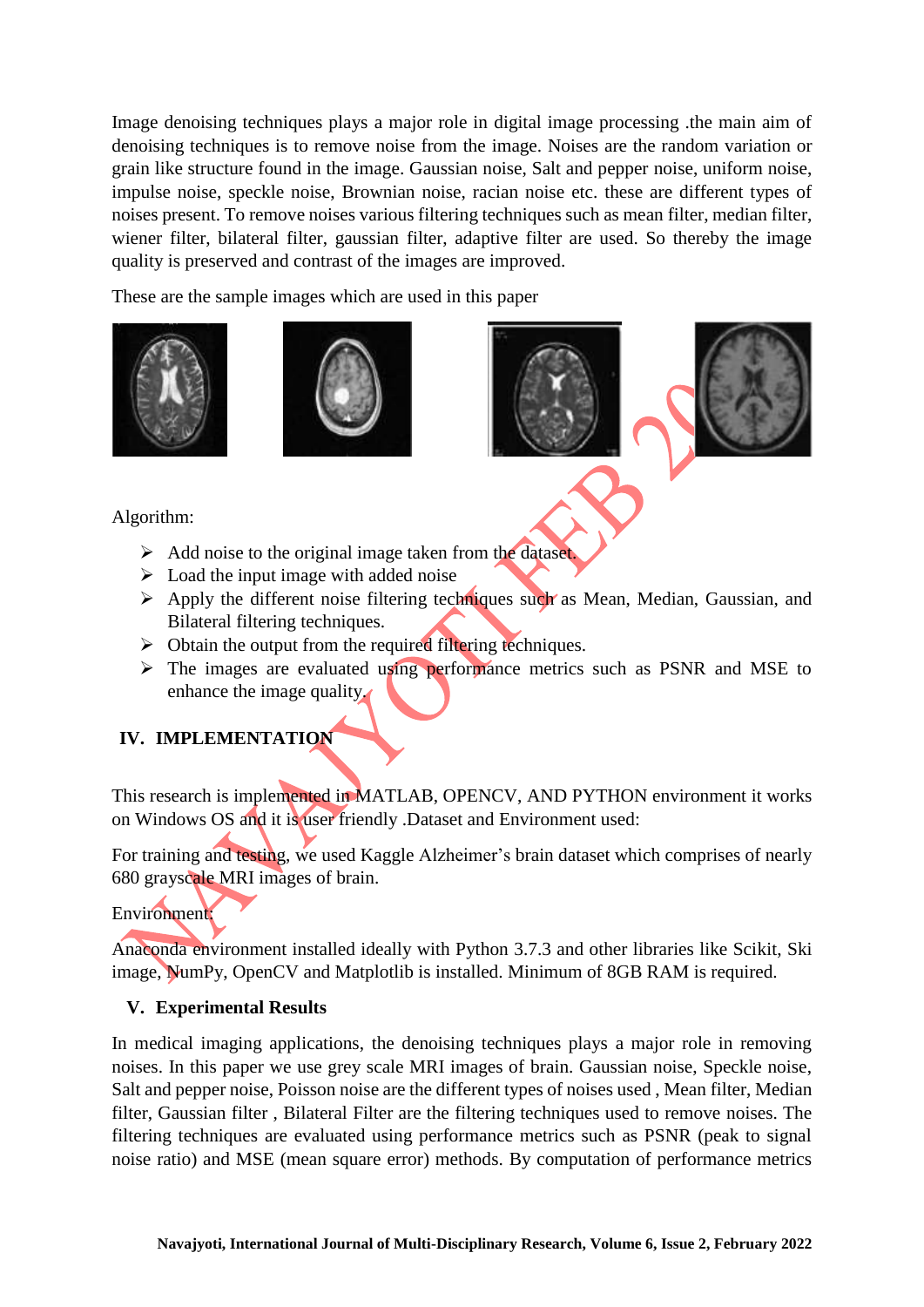the best suitable filters are obtained. Median and bilateral filters are best suitable for removing noises in the image.

#### **INPUT:**



**OUTPUT:**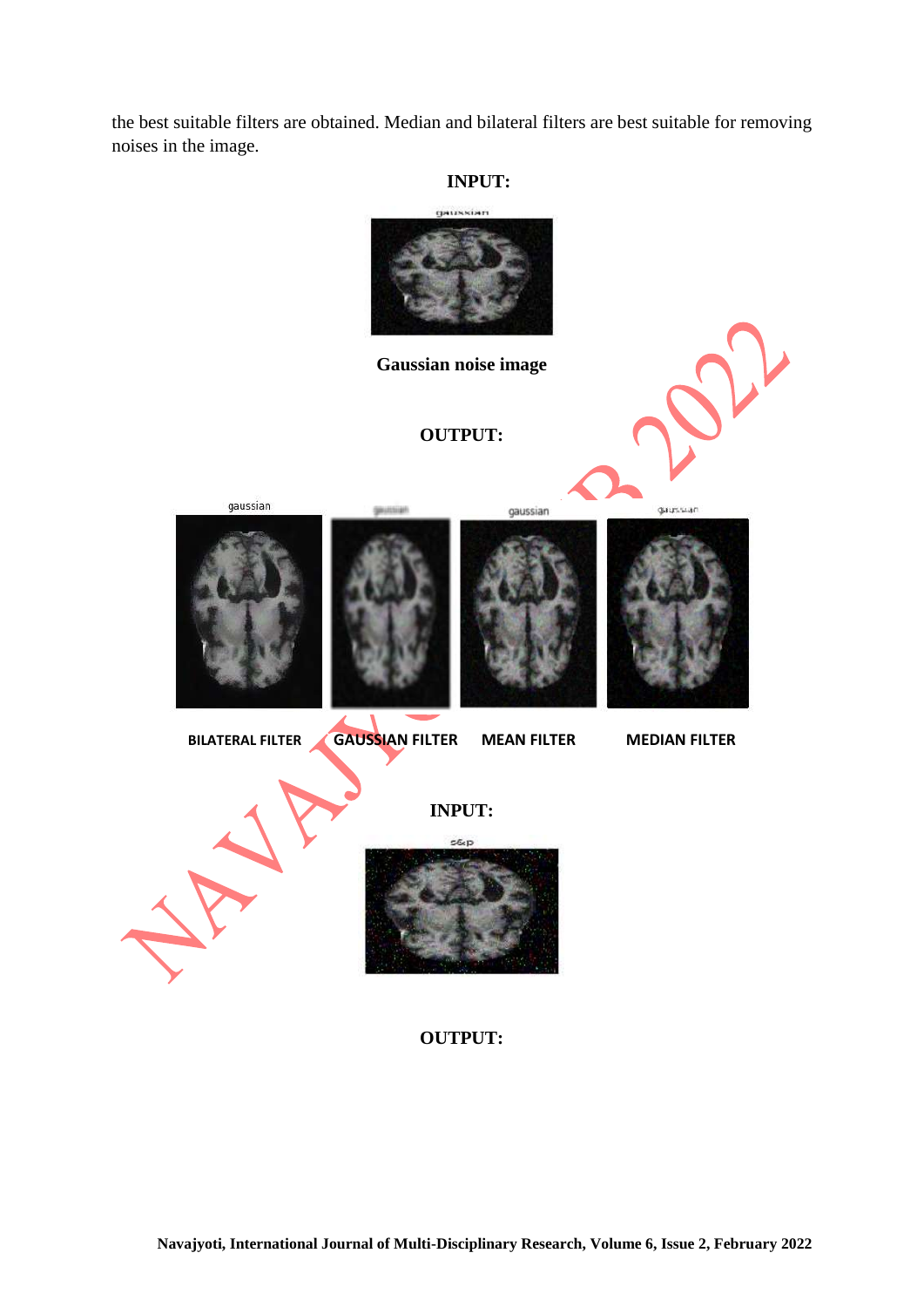

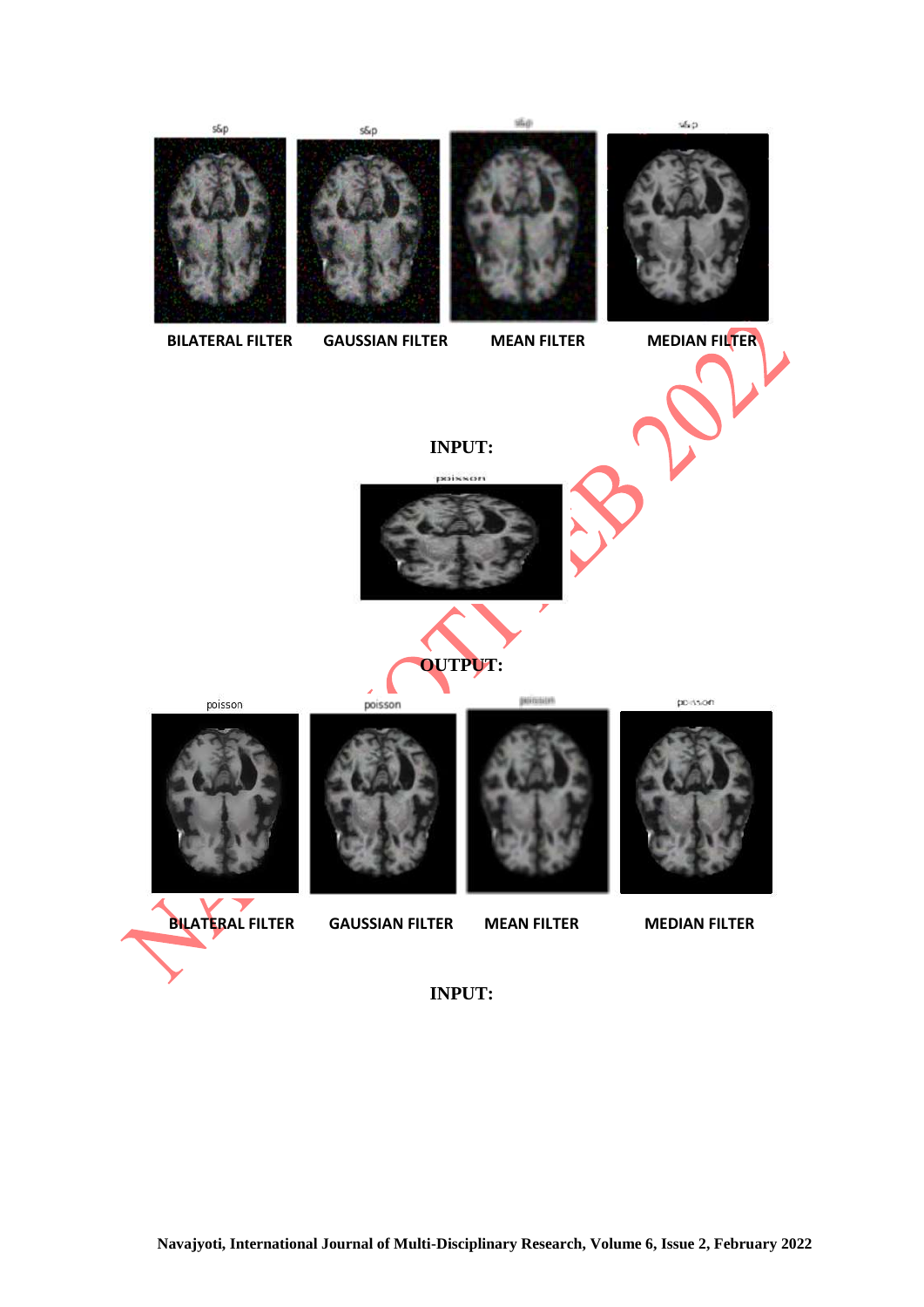



# **OUTPUT:**



speckle







**BILATERAL FILTER GAUSSIAN FILTER MEAN FILTER MEDIAN FILTER**

#### **VI. PERFORMANCE METRICS:**

|  | <b>NOISES</b>                                   | <b>PERFORMANCE</b><br><b>METRICS</b> | <b>GAUSSIAN</b><br><b>FILTER</b> | <b>MEAN</b><br><b>FILTER</b> | <b>MEDIAN</b><br><b>FILTER</b> | <b>BILATERAL</b><br><b>FILTER</b> |  |
|--|-------------------------------------------------|--------------------------------------|----------------------------------|------------------------------|--------------------------------|-----------------------------------|--|
|  | <b>GAUSSIAN</b><br><b>NOISE</b>                 | <b>MSE</b><br><b>PSNR</b>            | 65.55<br>29.96                   | 79.236<br>29.141             | 54.145<br>30.795               | 65.44<br>29.972                   |  |
|  | <b>SALTAND</b><br><b>PEPPER</b><br><b>NOISE</b> | <b>MSE</b><br><b>PSNR</b>            | 21.335<br>34.8397                | 56.003<br>30.6486            | 10.279<br>38.011               | 22.638<br>34.5823                 |  |
|  | <b>POISSON</b><br><b>NOISE</b>                  | <b>MSE</b><br><b>PSNR</b>            | 23.322<br>34.4531                | 40.681<br>32.036             | 26.372<br>33.919               | 27.496<br>33.738                  |  |
|  | <b>SPECKLE</b><br><b>NOISE</b>                  | <b>MSE</b><br><b>PSNR</b>            | 22.716<br>34.5673                | 40.951<br>32.008             | 21.016<br>34.905               | 27.221<br>33.781                  |  |

#### **VII. CONCLUSION**

z